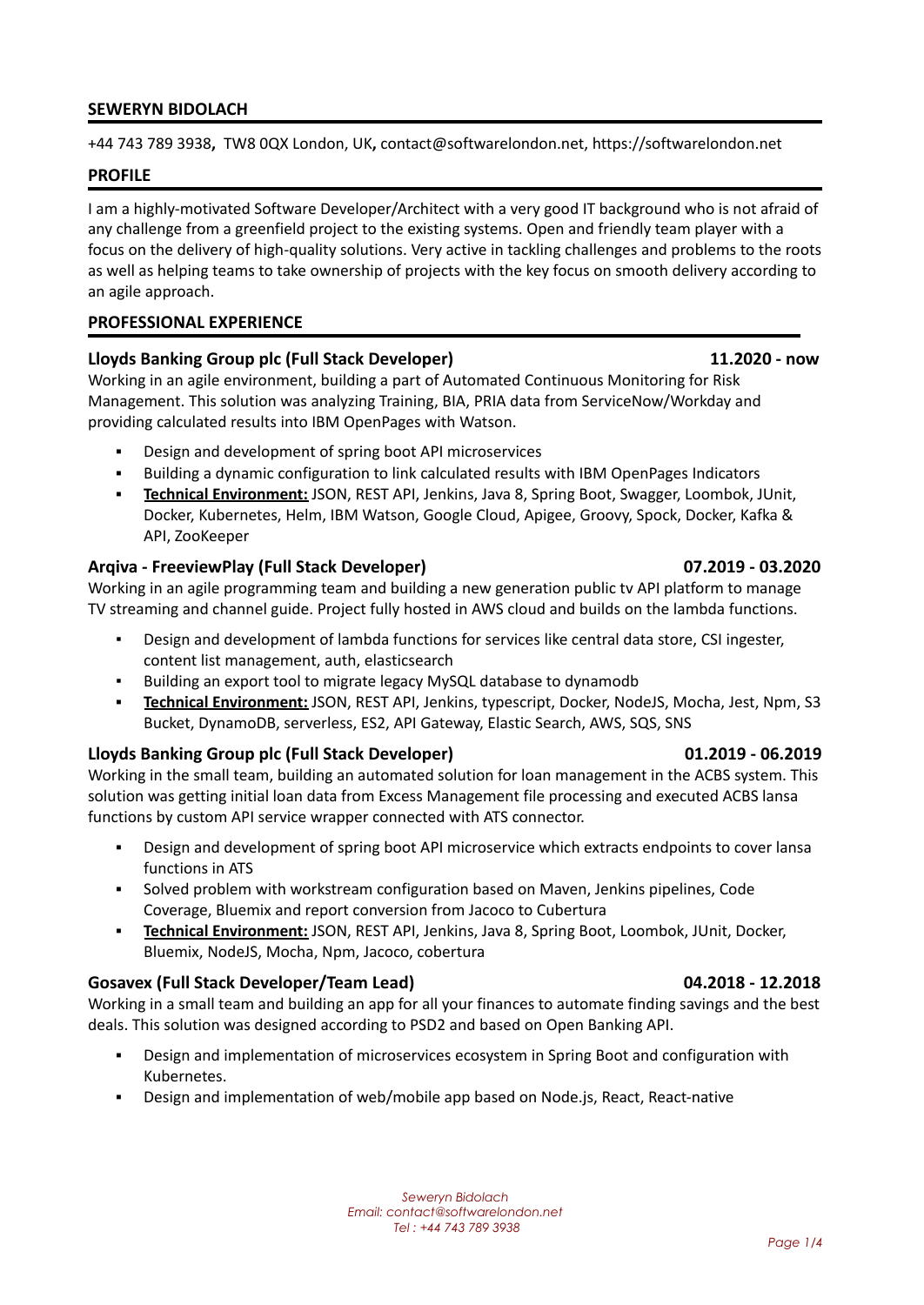▪ **Technical Environment:** JSON, REST API, CircleCI, ReactJS, React-Native, Redux, Yarn, TypeScript, ES6, Java 8, Spring Boot, JUnit, Hazelcast, Cassandra, Docker, Kubernetes, Open Banking API, Grafana, Sentry, Kibana, Kafka & API, ZooKeeper, DevOps, AWS, Lightsail

# **HSBC Bank plc (Full-stack Developer) 09.2017 - 03.2018**

Working in the dedicated team for HSBC on FX Sales Cockpit and Client Profiles platforms. Team culture based on DevOps and Agile. Everyone responsible for a backend, frontend and release.

- Extend counterparty search service to return non-FX counterparties by integration with DF-IDS
- **•** Implementing a credit utilization service to calculate credit risk for FX counterparties.
- **Technical Environment:** PostgreSQL, JSON, REST API, Yaml, RabbitMQ, Jenkins, TeamCity, AngularJS, Yarn, TypeScript, ES6, Protractor, Java 8, Spring, JUnit, Jersey, Jetty

# **Concur, SAP Group (Scrum Master/Senior Developer) 10.2015 - 03.2017**

Participating in the transition from monolithic to microservice architecture in DevOps culture, where the team has an end to end responsibility.

- Improve Agile and Scrum process by support with roadmap and high performance
- Design support with complex API integration between UI and Backend
- Help with the improvement good engineering for UI component by creating solution of UI Automation Test Framework based on NodeJS, Mocha, Nightmare and Istanbul for Code Coverage
- **Technical Environment:** J2EE, Java 8, MS SQL, XML, JSON, REST API, OAuth2, MVC, RabbitMQ, Web Services, Spring Boot, Maven, Grunt, TestNG, JUnit, EasyMock, HTML, Jenkins, Crucible, Jira, CI, DevOps, Docker, NodeJS, Nightmare, Mocha, Chai, ExtJS, Reactjs, ES6, TypeScript, Istanbul, Micro Services, Puppet

## **Extreme Live Gaming, NOVOMATIC (Scrum Master/Senior Developer) 02.2015 - 09.2015** Working in the small team on live video streaming at an online casino, the team has an end to end

responsibility in SOA architecture.

- Improve monitoring process by implementation of Piwik and JavaMelody
- Support organization with Agile and Scrum implementation
- Help with live video streaming on mobile by nodejs solution based on HTML5, FFmpeg and javascript
- **Technical Environment:** J2EE, JDBC, MS SQL, XML, JSON, REST API, MVC, OAuth2, Web Services, SOAP, Maven, JSP, TestNG, JUnit, HTML, CSS, Mantis, SVN, Web Logic, Socket, TCP, UDP, Piwik, NodeJs, Reactjs, ES5, Grunt

## **Mondia Media Group GmbH (Team Leader/Agile Project Manager) 03.2011 - 02.2015** Work with the big team in an agile environment on the platform for digital music service and e-commerce

shop for digital content like mobile games and music.

- Support organization with Agile and Scrum implementation during transition process
- Scrum Master of the team members about 5-12 people
- **Technical Environment:** J2EE, Hibernate, Magnolia, My SQL, osCache, XML, REST API, OAuth2, MVC, Spring, Web Services, Microservices, Maven, Jira, Modules, Jenkins, Wiki, JavaScript, Jquery, Prototype, SOAP, iBatis, ColdFusion, Open BlueDragon, MS SQL Server, osCache, MongoDB, NetBiscuits, JMS

# **Hertz Systems Ltd (Senior Java Developer) 03.2010 - 02.2011**

Work on a military and civilian project to navigate and monitoring vehicle and devices by GPS and military SAASM.

# **Max Elektronik SA, Sygnity SA (Senior Java Developer) 03.2009 - 12.2009**

A key member of the small team in the big organization, responsible for development and design enterprise and digital project in a software house.

> *Seweryn Bidolach Email: contact@softwarelondon.net Tel : +44 743 789 3938*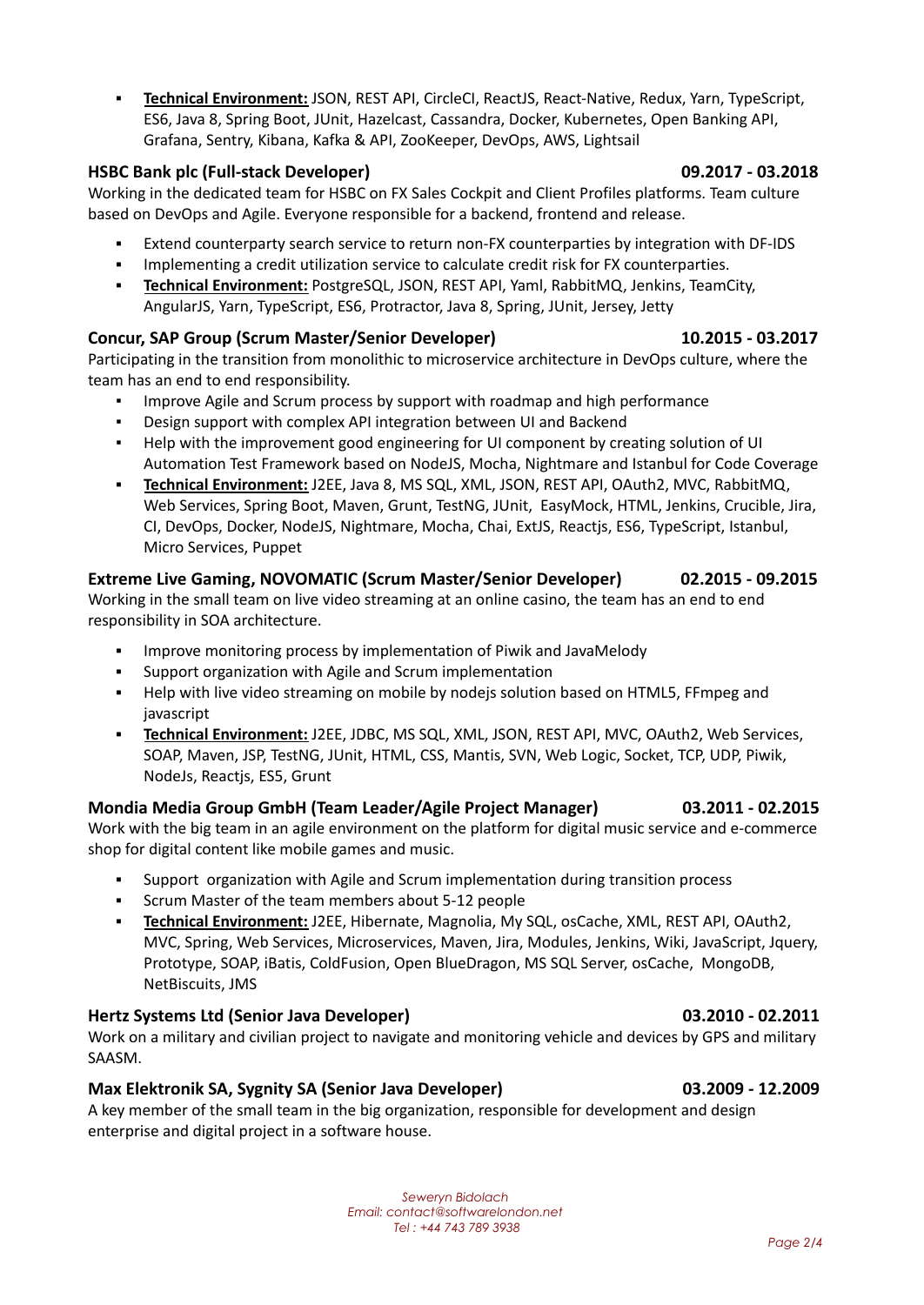## **ASINIT (Remedy & Java Developer) 11.2007 - 02.2009**

Work on BMC software products in many ITSM and CMDB integration projects on the client site as a consultant.

## **AMB software (Java Developer) 01.2007 - 10.2007**

A key member of the small team, responsible for development and design enterprise and digital project in a software house.

## **EDUCATION**

| 2009 - 2010 | : Project Manager specialization, Poznan School of Banking, Poland          |
|-------------|-----------------------------------------------------------------------------|
| 2003 - 2008 | : M.Sc. in Computer Engineering specialization, University of Zielona Gora, |
|             | Poland, thesis title: Control data flow in methodology Cheesman-Daniels.    |

## **TECHNICAL SKILLS**

- Entertainment & Media, E-commerce, IT & Telecommunication, Gambling & Game Developing, Marketing, Mileages and Expense Management, FinTech Industry
- Project Management (Agile, PRINCE2), Product Management, Team Building & Motivation, Risk Management, Contract Negotiation, Scrum Master, Planning and Analyzing Projects (Agile Vision and Roadmap, Product Backlog), Prototype (MVP, RAT)
- **SCRUM, XP, Iteration Planning, Stand-up Meeting, Iteration Retrospective, Test Driven** Development, Business Driven Development, Kanban, Lean Software Development, Technical Documentation, Agile Vision, Roadmap Planning, Product Backlog
- Java (J2EE, EJB, Servlets, Applets, Applications, Android), JavaScript (NodeJS, Jquery, Angular, Prototype, ExtJS, React, ES5, ES6, TypeScript, Sequelize), PL/SQL, XML, HTML, CSS, LESS, UML
- Spring Framework, Spring Security, Spring MVC, Spring AOP, Hibernate, JDBC, MyBatis, GEF and OpenCms Framework, J2EE (RMI, CORBA, Session & Message beans, JNDI, JDBC, JMS, JFS, Swing, Micro Services, Web Services, REST, SOAP, Socket), REST (RESTful, Swagger, Spring Data REST), OpenBD, Coldfusion, Magnolia, Redis, Hazelcast
- QA (Jenkins, Sonar, Crucible, Mantis, Git Review), TDD, BDD, Java(JUnit, TestNG, Cucumber, Selenium, EasyMock), JavaScript(Mocha, Karma, Nightmare, PhantomJS, Jasmine, Chai)
- Tomcat, Jetty, ServletExec, Express, Apache, Web Logic, IIS, Docker, Kubernetes
- Oracle, MySQL, PostgreSQL, InterBase, MS SQL Server, MS ACCESS, MongoDB, Aurora, Cassandra
- CVS, SVN, GIT, GitHub, GitLab
- Windows, Linux (Debian, Red Hat, Ubuntu, CentOS), Android, VirtualBox, VMware

## **CERTIFICATES & TRAININGS**

- 1st Place for the best solution on Railsbank Open Banking API Hackathon 2018,
- 1st Place for the best solution on Capgemini Global Open Banking Hackathon 2018,
- Winner of OPC Live Challenge 2017,
- 1st Place for the best solution on Blockchain Hackathon 2017,
- 1st Place for the best solution on Open Payments Cloud Hackathon 2017,
- Bespoke DevOps,
- Professional Scrum Master I,
- **·** ITIL<sup>®</sup> Foundation v3,
- PRINCE2TM Project Management Foundation,
- AQAP 2210 NATO Supplementary software quality,

*Seweryn Bidolach Email: contact@softwarelondon.net Tel : +44 743 789 3938*